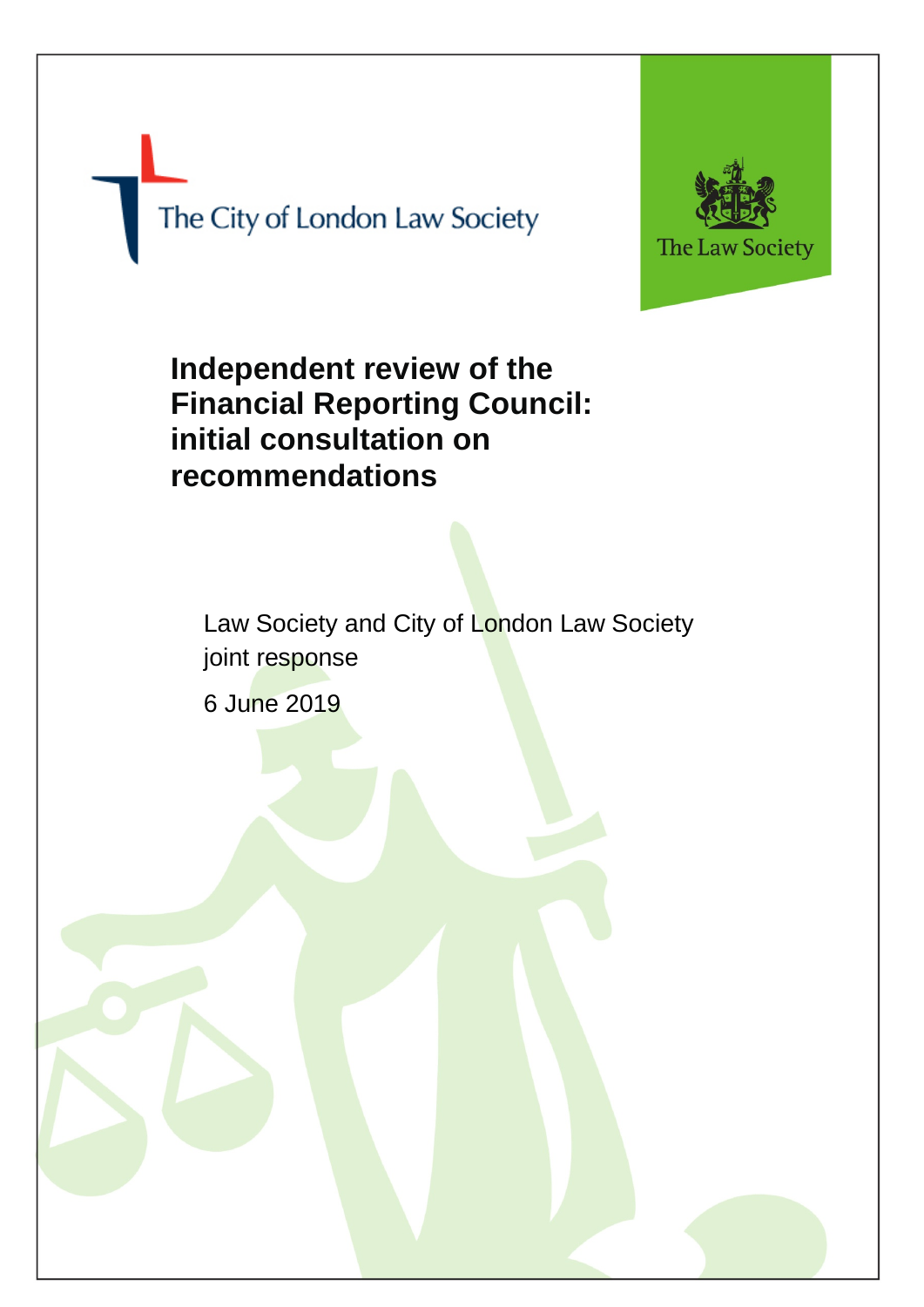# **Introduction**

- 1. The views set out in this response have been prepared by a Joint Working Party of the Company Law Committees of the City of London Law Society (CLLS) and the Law Society of England and Wales (the Law Society)(together the "Committees").
- 2. The CLLS represents approximately 17,000 City lawyers through individual and corporate membership, including some of the largest international law firms in the world. These law firms advise a variety of clients from multinational companies and financial institutions to Government departments, often in relation to complex, multijurisdictional legal issues. The CLLS responds to a variety of consultations on issues of importance to its members through its 19 specialist committees.
- 3. The Law Society is the professional body for solicitors in England and Wales, representing over 160,000 registered legal practitioners. It represents the profession to Parliament, Government and regulatory bodies in both the domestic and European arena and has a public interest in the reform of the law.
- 4. The Joint Working Party is made up of senior and specialist corporate lawyers from both the CLLS and the Law Society who have a particular focus on issues relating to company law and corporate governance.
- 5. The Committees share the Government's desire to make the UK an attractive place to invest, employ people and do business. However, the Committees are concerned that some of the proposed reforms to the FRC could result in the UK becoming a significantly less attractive place for people to invest, employ and do business. The new statutory regulator could become a costly regulator with extensive powers to interfere in the running of a company's business, with the risk that this will detract from the responsibilities of directors, shareholders, auditors and others. It is impossible to reach a situation where the regulator will be able to prevent any large company failing but we fear that, when a large company fails, this will be seen as a failure by the regulator and there will be calls for more extensive and costly regulation in future. We are also concerned about how the powers of the new regulator will fit with the existing Companies Act legislation.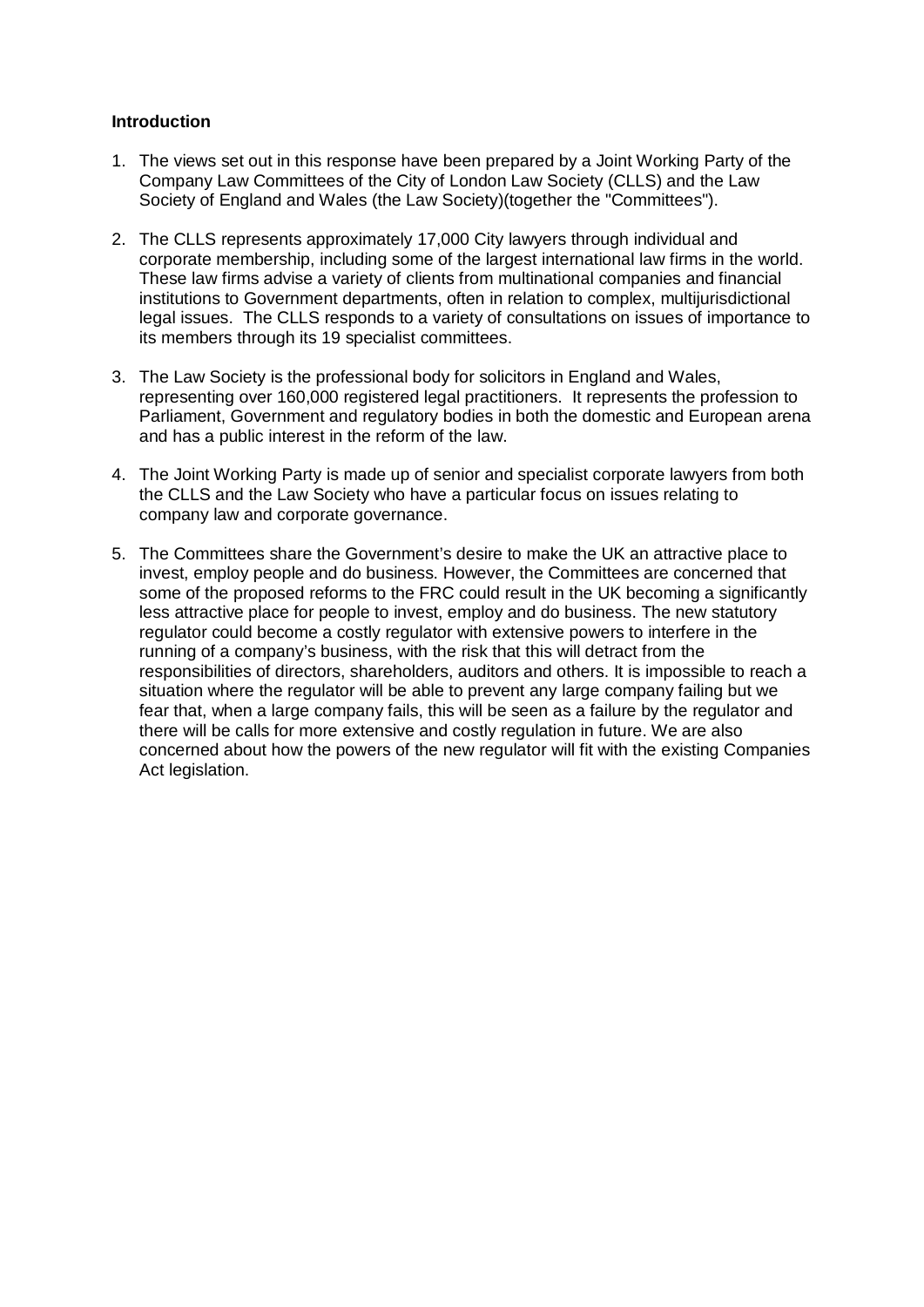# **Answers to the questions**

# **Q1: What comments do you have on the proposed objective set out in Recommendation 4?**

6. The proposed strategic objective does not set out precisely which companies and professional advisers are within the ambit of the strategic objective. We assume that the reference to professional advisers is to auditors and this should be made clear. We note that the objective does not refer to holding relevant directors to account, although Recommendation 36 says that relevant directors should be held to account.

#### **Q2: What comments do you have on the duties and functions set out in Recommendations 5 and 6?**

- 7. We are concerned by the proposed duty to act in a way that promotes competition in the market for statutory audit services. We are unsure what this will mean in practice and how this remit will fit with that of the CMA. Importantly any such duty should not detract from the objective of enhancing the quality of audits. We are not clear whether the proposal is that the new regulatory body should be a specialist regulator with ex-ante powers or whether the proposal is that it should have full concurrent competition enforcement powers to enforce competition law within the audit market or both. If the proposal is to develop a concurrent competition regulator model the relationship with the CMA would, we assume, follow the relationship the CMA has with other concurrent competition regulators in the UK, such as the FCA, OFCOM and OFGEM. We are not sure a case has been made for this body to have full concurrent competition powers and why, if it is the case, it is thought that the new body could do better in exercising its competition law enforcement powers than the CMA could do.
- 8. We are also concerned by the requirement to promote brevity in corporate reporting and what this means in practice. Companies are increasingly required by law to include more information in their report and accounts and directors should take a considered view as to what is required for the accounts to give a true and fair view. We believe a focus on the quality of the reporting would be a better aim. We would recommend that accounts should be required to be concise and proportionate. Complexity cannot be ignored but companies can be expected to be clear. Financial and narrative reporting for an Aim company with a £10m market capitalisation should be allowed to be simpler than that for a FTSE 100 company.
- 9. We believe there also needs to be some recognition that companies falling within the remit of the regulator may also be subject to legal and regulatory requirements from other jurisdictions, and that this needs to be taken into account in the regulator's activities.
- 10. We also think it is important for the regulator to consider proportionality in its approach. The companies that will be subject to its remit will vary in size, complexity and resources and it is important that this is taken into account.
- 11. In Recommendation 6, we do not understand the reference to "apply" high corporate governance standards. It is the companies that will apply corporate governance standards, not the regulator. Also, the phrase "high corporate governance standards" might be thought to suggest that there is only one standard that applies to all companies, whereas there are various Codes that companies may follow. In bullet point three, it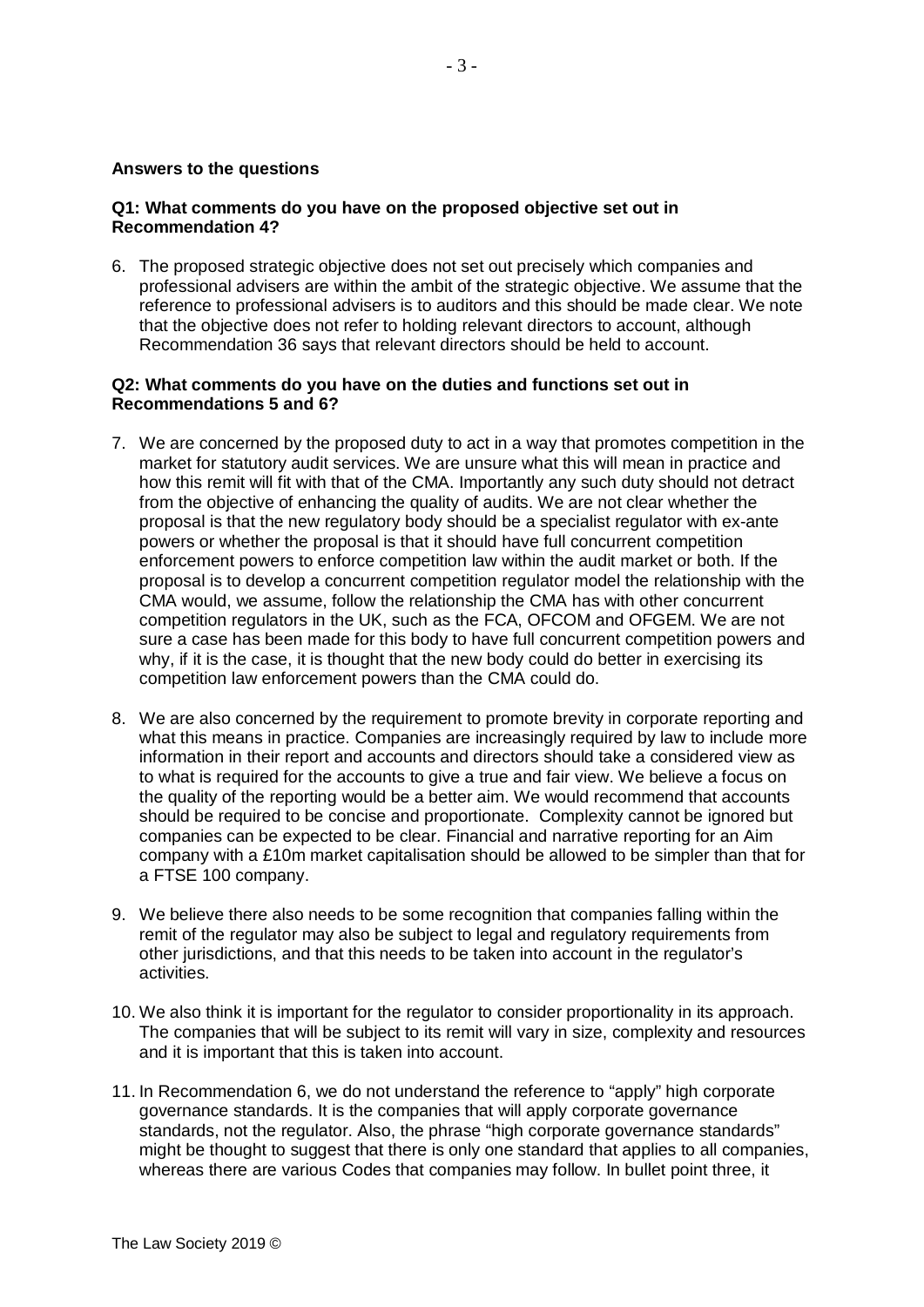would be helpful to recognise that the UK Corporate Governance Code is not the only relevant Code.

- 12. Bullet point three also refers to reporting on "compliance with the Code". This suggests that it is only compliance with a Code that will constitute acceptable behaviour. However, as Codes operate on the basis of comply or explain, an explanation as to why a company has not followed a particular provision is also good practice. The functions should recognise this.
- 13. In bullet point six, it refers to "appoint inspectors". Should this refer to investigators rather than inspectors to be consistent with Recommendation 38? How will this function relate to the powers that the Insolvency Service has and with the power in s431 Companies Act 1985 (the " 1985 Act") for the Secretary of State to appoint inspectors?

# **Q3: How do other regulators mitigate the potential for conflict between their standard setting roles and enforcement roles as set out in Recommendation 14?**

14. No comment.

# **Q4: Are there specific recommendations you think we should bear in mind in taking forward the recommendations in this chapter? Are there other ideas we should consider?**

15. We suggest that a requirement for diversity of the members of the new regulator's board and other roles should be made explicit. It would also be helpful for the regulator to be required to provide information to the public about its structure, so that companies, directors, those regulated and the public can know who has authority to do something.

# **Q5: How will the change in focus of CRR work to PIEs affect corporate reporting for non-PIE entities?**

16. We assume that the reference to PIEs in this context means PIEs as that phrase is redefined (and so may include large private companies and large unlisted public companies as well as listed companies). We think it is important that the CRR reviews should extend to large private companies and large unlisted public companies as well as listed entities. However, where a company that would be caught by the requirement is a subsidiary of another company that is subject to an obligation to report, we think there should be an exemption from the reporting requirement.

# **Q6: What are your views on how the pre-clearance of accounts proposed in Recommendation 28 could work?**

- 17. We have various queries and concerns about how the pre-clearance procedure might work and welcome the proposals to pilot a procedure initially.
- 18. The Government response says that the service would apply to the treatment of "novel" and "contentious" matters. We are not sure that this gives companies and auditors sufficient clarity as to when the regulator will be willing to offer a pre-clearance (or whether there are other cases where a pre-clearance would be helpful eg because the company has changed its business and so has to deal with something it has not encountered before, although the point may not be "novel" to other companies).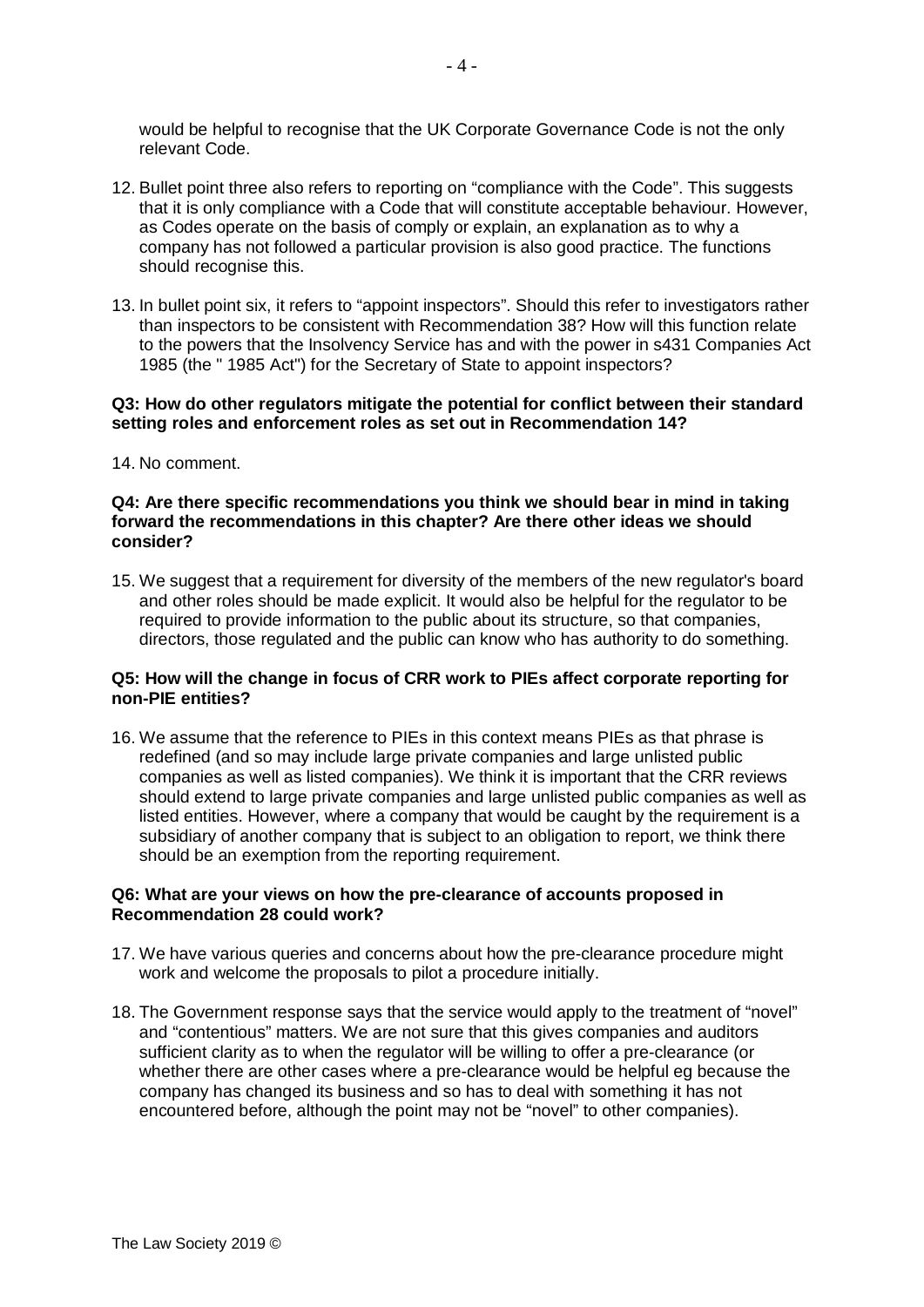- 19. We are concerned as to how many companies and auditors will wish to take advantage of this service and so what the implications will be for the regulator as to how many staff it employs to deal with this function. We assume that the fees charged will be intended to cover the cost of providing the service, but that this may differ depending on the complexity of the question asked. How will fees be determined? Will a company know in advance what the fee will be or how it will be calculated? It will be important that the fee does not make the service prohibitively expensive for smaller entities that may wish to use it.
- 20. From the perspective of the company or auditor, it will be important to know when they will receive a response to their query, so as to be able to fit it into their timetable for publication of financial information. Will the regulator be able to commit to responding within a given time frame? This will have implications for the number of staff it will need. What would the position of a company or auditor be if they have submitted a query, have not received a response in time from the regulator and need to publish the relevant information? Will the new regulator be empowered to engage in "hypothetical" or "no names" discussions with companies and their auditors? The FCA used to offer a similar service with regard to the application of the Listing Rules, although this service has since been stopped.
- 21. We assume that the regulator will be concerned about its position and will want to be able to assume that it has received all relevant information from the company and auditor. We assume any pre-clearance will be on this basis. This is relevant to the status of any query where the regulator has given a pre-clearance. What will the position be where the regulator has given a pre-clearance? We assume that immunity from challenge (if that is the intended consequence) will be limited only to the particular query and cannot, for example, mean that the accounts cannot be queried on some other basis.
- 22. We think it is important that any pre-clearance system does not work in such a way as to detract from the directors' responsibility for taking a view on whether the accounts give a true and fair view or from the auditors' responsibility for auditing the accounts.
- 23. Some questions may involve a mixture of the application of accounting standards and the requirements under the Companies Acts. An example is whether a company is required to state what its distributable profits are (where different Queens Counsel have expressed different opinions). Is it intended that the pre-clearance procedure will extend to such questions which involve company law?
- 24. Is it proposed that the regulator will publish an annual report (perhaps on a basis that does not refer to the relevant companies by name), setting out the sorts of queries it has dealt with and its views on the points raised? We think that would be helpful for many companies and auditors.
- 25. If the regulator comes to a conclusion that is not the one the company or auditor is expecting, it is possible that this will have a significant effect on the company's position. For listed companies, this may result in the company having inside information and the company will need to consider whether to make an announcement under MAR as a result. In view of the sensitivity of this, it is important that the regulator appreciates that this may be the case, has good procedures to maintain the confidentiality of any requests for a clearance and liaises sensitively with the company and auditor so that the company can meet its obligations to make an announcement. This situation arises in a number of FCA/PRA engagements for regulated entities and, as such, there is precedent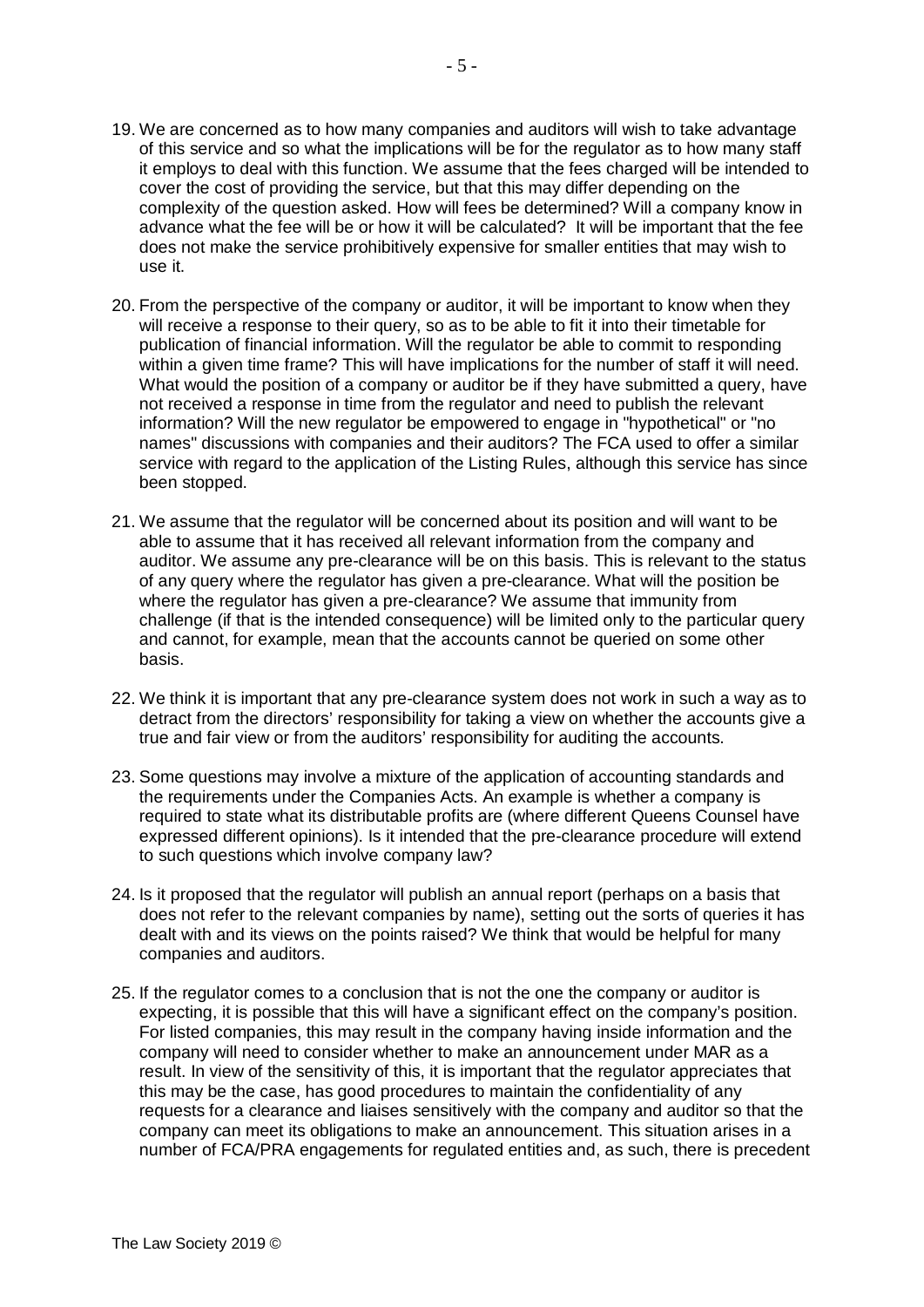for these types of procedures. It might be helpful for the regulator to discuss with one or both of the FCA and the PRA what approach would best be able to deliver this.

# **Q7: Are there specific considerations you think we should bear in mind in taking forward the recommendations in this chapter? Are there other ideas we should consider?**

- 26. We support an effective regime to ensure accounts meet the requisite standard but have concerns about any proposals to move away from (or affect) the concept of collective board responsibility that applies under the current regime.
- 27. The general duties of directors are set out in sections 171-177 of the 2006 Act and are owed to the company. In addition, Part 15 of the 2006 Act sets out numerous obligations of the company, including a duty to keep accounting records (section 386) and, in section 393, an obligation on the directors not to approve accounts for the purposes of the 2006 Act unless they are satisfied that they give a true and fair view of the assets, liabilities, financial position and profit or loss of the company or group (as appropriate). Section 414 requires that the company's accounts be approved by the board and signed on their behalf by a director of the company and, under section 414(4), if accounts are approved that do not comply with the requirements of the2006 Act (and Article 4 of the IAS Regulation, if applicable), then every director who knew that they did not comply, or was reckless as to whether they complied and failed to take reasonable steps to secure compliance with the relevant requirements commits an offence.
- 28. Under section 499 an auditor has a right of access at all times to the company's books, accounts and vouchers and may require any officer or employee of the company to provide him with such information or explanation as is necessary for the performance of his duties as an auditor. Section 501 makes it an offence for any person to knowingly or recklessly make a statement to an auditor that conveys or purports to convey any information or explanation which the auditor requires or is entitled to require under section 499 and is misleading, false or deceptive in a material particular.
- 29. As such the 2006 Act is very clear as to the duties and responsibilities which fall on the directors individually and collectively and where liability arises in respect of any failure of duty. The 2006 Act very clearly provides that each director commits an offence if he or she knew the accounts did not comply with the requisite standard or was reckless in that regard and failed to take reasonable steps to secure compliance.
- 30. The concept of a unitary board with collective board responsibility is a fundamental tenet of English company law and is well understood by both directors and those dealing with companies. It also reinforces the importance of each director discharging his or her own responsibilities responsibly and diligently. It is not clear to the Committee what more is needed in this regard.
- 31. The Recommendation that a new regulator develop proposals for a separate enforcement regime which treats certain members of the board differently from others and holds them to different standards risks undermining this key principle. It is not clear what the rationale is for any such separate regime and, in our view, it risks creating a situation where the directors do not feel equally responsible for the contents of the accounts, which may lead to board division, confusion and a less engaged approach from those not expressly within the scope of any such new enforcement regime. Further, it is unclear to us how any such enforcement regime would operate alongside the existing directors' duties regime in the 2006 Act. To have two separate, potentially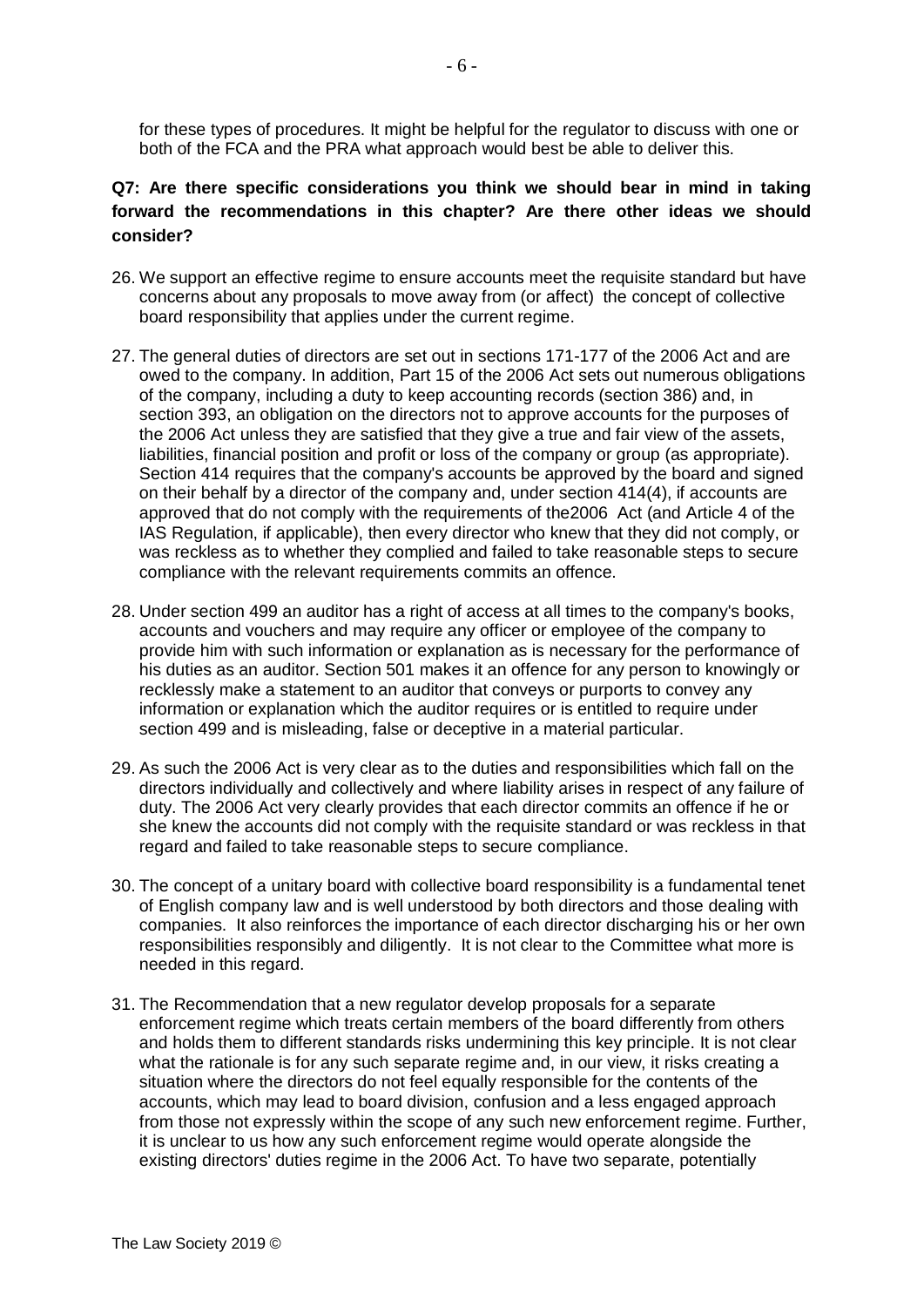conflicting, regimes would, in our view, create confusion and uncertainty and would result in increased cost for business.

- 32. We note in the Initial Consultation, that, whilst the government welcomes the proposals to review and enhance the sanctions regime for audit and for directors, it recognises that changes to this regime will require careful consideration of how any new policies interact with the existing enforcement framework. We would also be keen to understand better how this "new" regime would be intended to work alongside the existing liability regime in the Act and, if helpful, to work through with you and your colleagues possible constructs.
- 33. We would welcome a review of how any new regime is working in practice 3 years after the regime comes into force.
- 34. We are also unsure how the role of the new regulator will fit with the powers of the Secretary of State in section 477 of the 1985 Act to require the production of certain documents and information. Will this become a power of the regulator? Will the protections in section 448A in relation to certain disclosures also be replicated and related provisions also be transferred to the new regulator?
- 35. Recommendation 25 recommends that the regulator be given power to direct changes to accounts rather than having to go to court to achieve this. In our view, any change to the formal procedure by which directors can be required to revise accounts needs to contain appropriate checks and balances.
- 36. As you will be aware, the current procedure for the revision of defective accounts and reports is set out in Chapter 11 of the Companies Act 2006 (the "2006 Act"). Sections 455 and 456 of the 2006 Act first require the Secretary of State to give notice to the directors indicating the respects in which the accounts or reports do not appear to comply with the requirements of the Act, specifying a time of not less than one month for the directors to provide an explanation of the accounts or reports or prepare revised accounts or reports. After this time, if it appears to the Secretary of State that the directors have not provided a satisfactory explanation or revised the relevant documents, then the Secretary may apply to the court for a declaration that the accounts or report do not comply with the requirement of the Act and requiring the directors to revise them. Section 457 of the 2006 Act also permits the Secretary to make an order authorising other persons to apply to the court under section 456. The Conduct Committee of the FRC is so authorised and must exercise its authority pursuant to its published operating procedures.
- 37. This current process ensures that directors and companies producing accounts are subject to a clear, transparent and proportionate regime should the Secretary of State believe that the accounts in question are defective in some way.
- 38. The Review recommends that, in future, powers be given to the new regulator to direct changes to reports and accounts without the need to seek a court order. This raises a number of important issues.
- 39. First, is the intention that the current provisions of the Act regarding revision of defective accounts will be removed from the Act and incorporated in a new rulebook published by the new statutory regulator? If so, what will be the status of the relevant rules as a matter of law? Is it proposed that the power in section 454 for directors to prepare revised accounts on a voluntary basis will remain in the Act?
- 40. Secondly, the requirement to seek a court order to revise defective reports or accounts where the directors in question are regarded as not having taken appropriate action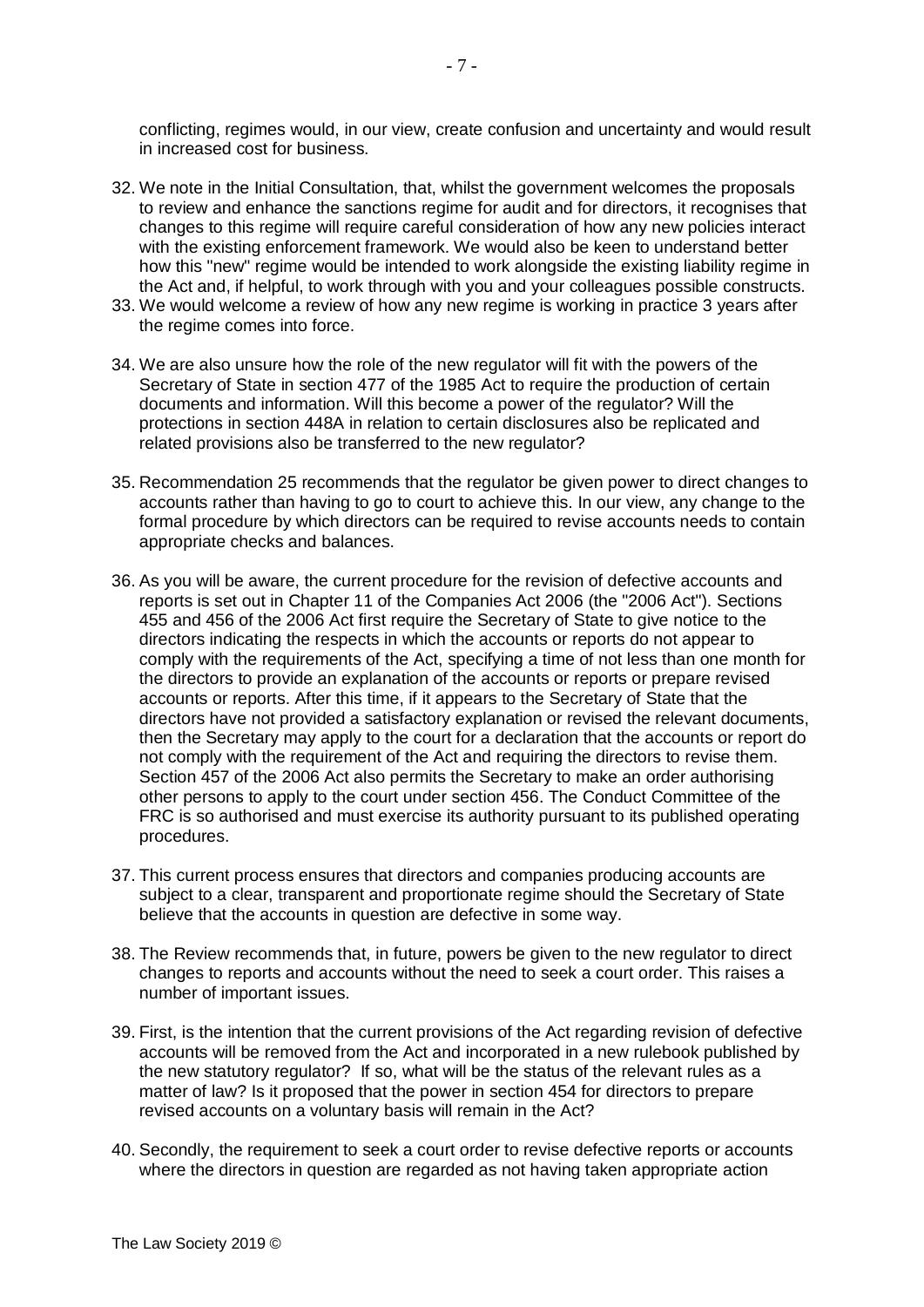ensures that there is a careful and independent assessment of the circumstances by the court. The removal of any such "check and balance" must be undertaken with care and, to the extent that the power to direct that reports or accounts are corrected is to be given to a new regulator, it will be important to ensure that the statutory powers and objectives of such regulator are clear and transparent and that there is an obligation on the regulator to act in a manner which is proportionate to its stated objectives. In this regard, Recommendations 1 (Category 3 recommendation) and 5 (Category 2 recommendation) are helpful, requiring that the regulator be given clear statutory powers and objectives and that it should be required to act in a way which is proportionate, having regard to the size and resources of those being regulated and balancing the costs and benefits of regulatory action. We believe it is critical that these recommendations be adopted with equal force and effect if this proposal is to be implemented. We also think that there should be a clear process of appeal for a company to use (in the same way as a company could appeal against a court ruling). Is it proposed that any regulatory rules will include a provision equivalent to section 457 (Other persons authorised to apply to court)?

- 41. Will the regulator be required to take account of any other obligation on the company as to information in the report and accounts (eg as a result of a listing in another iurisdiction)?
- 42. It is proposed in Recommendation 29 that the corporate review process should extend to the entire annual report, including corporate governance reporting. We assume that this is not intended to detract from the comply or explain approach to corporate governance. Nor should it detract from the important stewardship role of investors. We are not sure if the regulator will have any responsibility for determining the quality of any explanation given. If so, how will this fit with the FCA's responsibilities under the Listing Rules and DTRs for listed companies?
- 43. We are not clear whether Recommendation 38 that director disqualification should rest with the Insolvency Service will always be appropriate. Will there be cases where a company is not insolvent but the regulator wishes to disqualify a director? The CMA also has a power to disqualify directors, so it will be important to consider how the regimes would fit together.

#### **Q8: Are there specific considerations you think we should bear in mind in taking forward the recommendations in this chapter? Are there other ideas we should consider?**

- 44. We are not clear whether it is proposed that the power to require rapid explanations from companies (as set out in Recommendation 46) is intended to apply only to PIEs or to a broader range of companies. For listed companies or companies subject to other regulatory requirements this process could give rise to questions about whether the company has an obligation to make a public announcement about the process. The regulator should be mindful of this and it would be worth it discussing the proposed approach, eg to confidentiality and how the regulator will apply any such process with the FCA.
- 45. We have considerable concerns about Recommendation 47 which recommends the regulator be given powers to commission a skilled person review. We think the test as to when this will be appropriate is not sufficiently clear. When would the regulator conclude that there is a significant interest arising from its strategic objective? How would the potential cost of a review be factored into any decision? We note that the FCA has very detailed rules about when it can require a skilled person review and how this would work. We think the regulator would need to have something equivalent.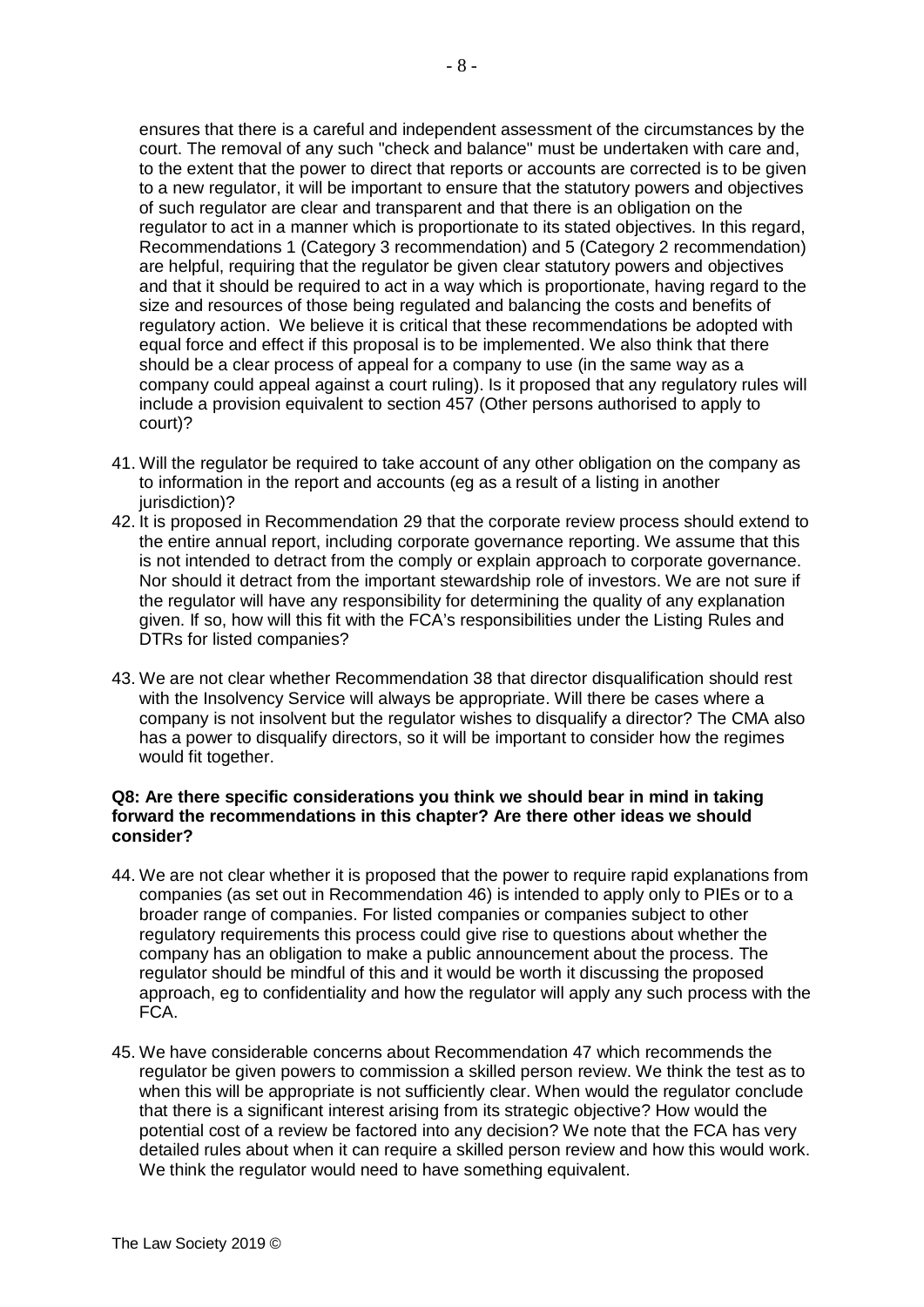- 46. We assume that a skilled person's report might include information that is commercially sensitive or confidential and that it should be possible for such information not to be published. It should be clear in what sort of cases it would be thought to be in the "public interest" to publish a report. How would a balance be struck if there is a conflict between the interest of shareholders or creditors on the one hand and the interests of the public more broadly on the other hand? If it is thought publication might jeopardise, eg discussions to refinance the company, how would this be taken into account?
- 47. We think that a skilled person's report could impose significant burdens on a company, both as to cost and the time to be spent by management dealing with the review. This could make the UK significantly less attractive, particularly if the cases in which such a review is likely to be started are not clearly limited.
- 48. We are not clear what is meant in Recommendation 49 by the regulator having power to require a company to "procure additional assurance" on the viability statement. There is a risk that, if this is seen to cast doubt on the company's viability, it could have a significant effect on the company's ability to continue trading, even where the regulator does not have doubts about that. This risk will need to be managed carefully. Similarly a requirement for the board to respond formally on risks to financial viability could result in more companies becoming insolvent or failing to restructure in the most beneficial way.
- 49. In Recommendation 50, what tests will determine "the most serious cases" referred to here? Before the regulator issues such a report, will there be a process for the company and relevant directors to provide their view and relevant information? We assume that any such report would set out the basis on which the regulator had reached its conclusions. Again, this may need to deal with confidential information and it is possible that the publication of such a report could involve inside information.
- 50. The UK's corporate governance regime is a globally recognised asset which, in our view, enhances the reputation of the UK as an attractive place to conduct business. With regard to Recommendation 51, we would urge BEIS to proceed with caution when considering any steps which might risk adversely affecting the UK's attractiveness as a place to invest or to establish or publicly list companies, for example, by the introduction of a regime similar to that of the US Sarbanes-Oxley regime, which is often regarded as an unduly burdensome and costly regime.
- 51. There are a number of existing requirements that require boards of UK-incorporated and listed companies to establish procedures to manage and oversee the company's internal controls and to report on their robustness. Recent reforms have also bolstered the corporate governance compliance and reporting regime for large private companies.
- 52. Recent legislative changes to the Large and Medium-sized Companies and Groups (Accounts and Reports) Regulations 2008 require qualifying UK-incorporated companies to provide a statement of their corporate governance arrangements in their directors' report in respect of financial years starting on or after 1 January 2019. A company "qualifies" for these purposes if it has (i) more than 2,000 employees; or (ii) a turnover of more than £200 million and a balance sheet total of more than £2 billion. The corporate governance statement must state (a) which corporate governance code, if any, the company applied in the relevant financial year; (b) how the company applied any such code; and (c) if the company departed from such code, the respects in which it did so and its reasons for so departing. If the company has not applied any corporate governance code for the financial year, the statement must explain the reasons for that decision and explain what arrangements for good governance were applied for that year.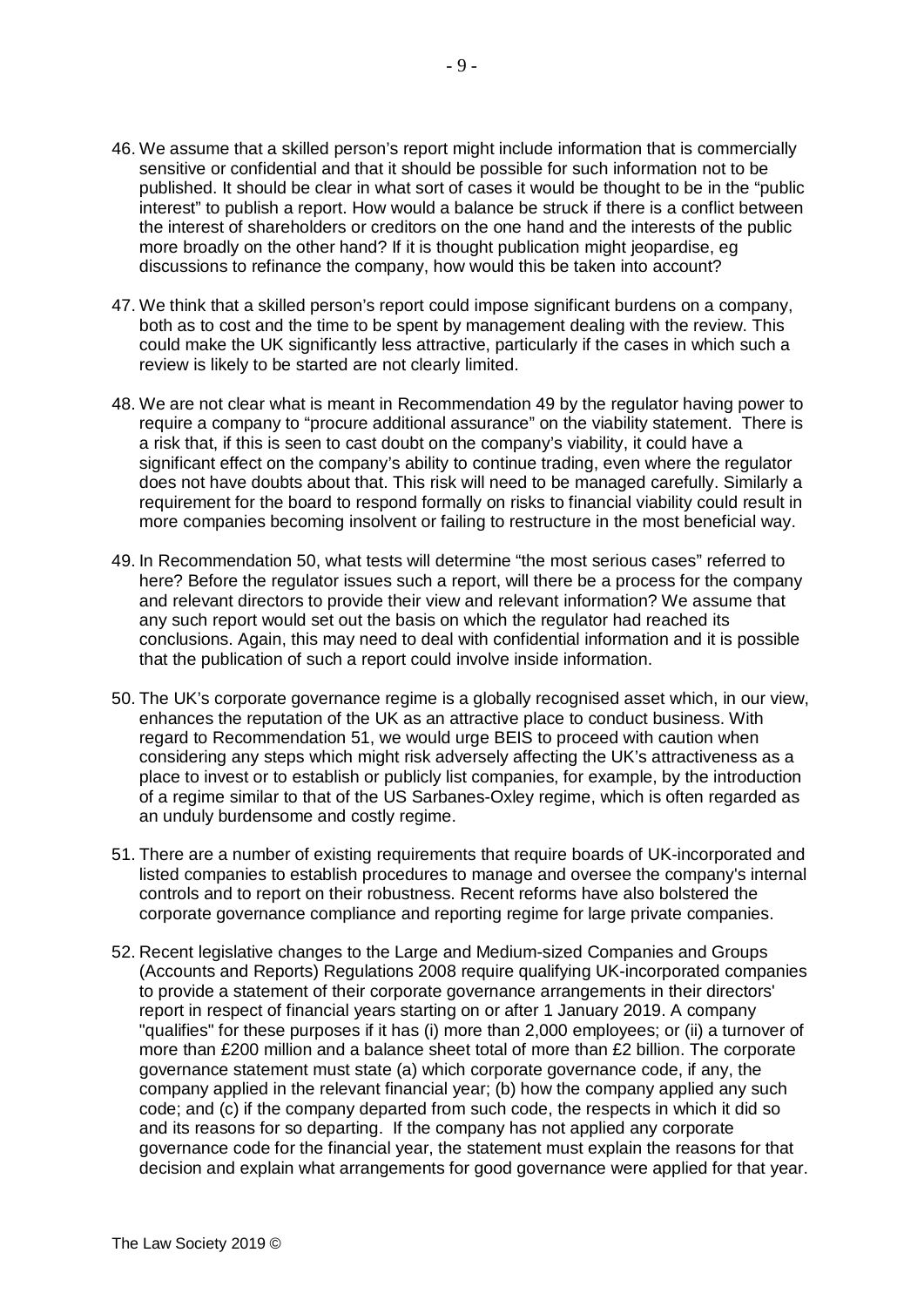- 53. The Wates Corporate Governance Principles for Large Private Companies were published in December 2018 and the government has publicly stated its hope that many large private companies will adopt these Principles (although at this stage in the reporting cycle it is too early to see whether this will in fact be the case). Principle 4 (opportunity and risk) states that "*A board should promote the long-term sustainable success of the company by identifying opportunities to create and preserve value, establishing oversight for the identification and mitigation of risks*". Supporting guidance recognises the need for the board to both establish an internal control framework and agree an approach to reporting, including frequency and the points at which decisions are made and escalated. The requirement for large private companies to report expressly on their governance arrangements is relatively new and should be given time to properly bed down before any further major changes are proposed.
- 54. Listed parent companies that meet the threshold referred to above are excluded from the above requirement where they are required to make a corporate governance statement under the DTRs (see below).
- 55. DTR 7.1 requires listed issuers to establish an audit committee where a majority of members (including the chair) are independent, at least one member must have competence in accounting or auditing, or both, and the members of the committee as a whole must have competence relevant to the sector in which the issuer operates. DTR 7.1.3 requires the audit committee to monitor the effectiveness of the company's internal quality control and risk management systems, and, where applicable, its internal audit regarding the financial reporting of the issuer.
- 56. In addition, DTR 7.2.5 requires issuers to prepare a corporate governance statement containing a description of the main features of the company's internal control and risk management systems in relation to the financial reporting process. Under section 497A of the 2006 Act, the company's auditor must, in their report on the company's annual accounts, state whether (i) in their opinion, based on the work undertaken in the course of the audit, the information given in the DTR 7.2.5 statement is consistent with the accounts and has been prepared in accordance with applicable legal requirements; and (ii) in light of the knowledge and understanding of the company and its environment obtained in the course of the audit, they have identified materials misstatements in the information in the statement (and indicate the nature of any such misstatements).
- 57. The obligation is further supported, in the case of premium listed companies, by the requirement of the UK Corporate Governance Code (July 2018) that the board establish procedures to manage risk and oversee the internal control framework (Code Principle O). The Code also contains recommendations regarding the establishment of an audit committee and goes further than DTR 7.1 by recommending that it comprise solely independent non-executive directors. The audit committee's primary responsibilities should include reviewing the company's internal financial controls and internal control and risk management systems (Code provision 25) and the FRC has published Guidance on Risk Management, Internal Control and Related Financial and Business Reporting (September 2014) and Guidance on Audit Committees (April 2016) to support boards and audit committees in their activities. Whilst companies report on a "comply or explain" basis against the Code, most invariably comply due to investor pressure to be seen to be maintaining appropriately high standards of corporate governance.
- 58. Recommendation 51 suggests that BEIS should look to strengthen these existing requirements, learning any relevant lessons from operation of the Sarbanes-Oxley regime in the US.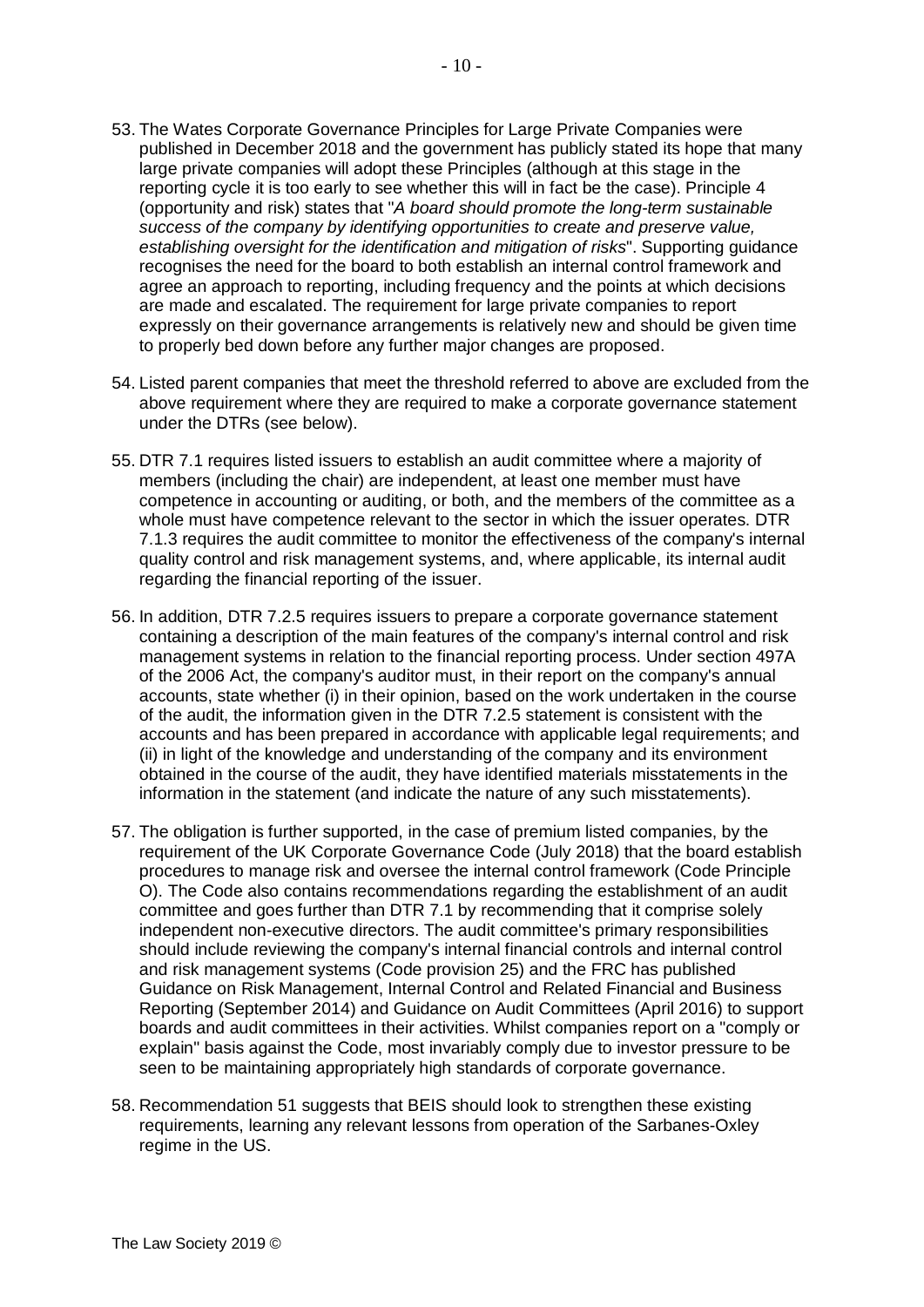- 59. Two key elements of the Sarbanes-Oxley Act of 2002 ("SOX") were to: (i) require public companies to strengthen their corporate governance by the creation of audit committees made up of board members independent from management; and (ii) define and place responsibility for the company's financial statements with the CEO and CFO, requiring public companies to include in their annual reports a report of management on the company's internal controls over financial reporting. The report is required to include (i) a statement of management's responsibility for establishing and maintaining adequate internal control over financial reporting for the company; (ii) management's assessment of the effectiveness of the company's internal control over financial reporting; (iii) a statement identifying the framework used by management to evaluate the effectiveness of the company's internal control over financial reporting; and (iv) a statement by the company's auditors that they have issued an attestation report on management's assessment of the company's internal control over financial reporting (the "Section 404(b) requirement"). Alongside the requirement for management to issue this report, SOX introduced stiff penalties for executive officers who falsely issue such certifications.
- 60. As indicated above, the requirement in SOX for public companies to establish an audit committee comprised of board members independent from management, already exists as part of the UK corporate governance regime with any departure from that approach having to be explained to investors and other stakeholders. We are not aware of any compelling rationale for turning this into a strictly statutory obligation.
- 61. Equally, those provisions of SOX placing liability for the financial statements and related internal controls on the executives (as opposed to the board as a whole) raise similar concerns to those discussed above in relation to Recommendation 36 regarding collective board responsibility for the company's accounts and reports. Any reform which introduces an enforcement regime which treats certain members of the board differently from others and holds them to different standards risks undermining the principle of collective board responsibility and thereby potentially weakening, rather than strengthening, good corporate governance. It is also worth noting that, although in the UK the CEO and CFO are typically board members, this is less commonly the case in the US and this distinction should be kept in mind when comparing the UK and US regimes.
- 62. It is also importance to recognise the costs and regulatory burden that the SOX regime placed on small business, which ultimately led to the introduction of the Jumpstart Our Business StartUps (JOBS) Act in 2012 to alleviate some of this burden. In particular, the JOBS Act reduced the number of companies subject to the Section 404(b) requirement by establishing a new class of issuer called the emerging growth company ("EGC"). Under the JOBS Act, certain regulatory requirements are phased in for EGCs during a five-year period, giving these newly public companies time to develop before subjecting them to the full burden and cost of SOX compliance.
- 63. When the requirement for CEO and CFO certifications was first introduced as part of SOX, many CEOs and CFOs sought independent legal advice on the robustness of the internal controls systems they had put in place in order to provide them with additional comfort in the context of providing the required certifications. Similarly, the need to formalise many internal policies before the auditors were prepared to issue their report on the company's internal control systems was seen as particularly burdensome, especially for smaller issuers.
- 64. We are firmly of the view that, as noted in the Recommendation itself, any changes to the current regime must be both proportionate and risk-based, having regard to the size and resources of those being regulated. Equally, it is important to consider whether adopting aspects of the SOX regime would in fact improve auditing standards and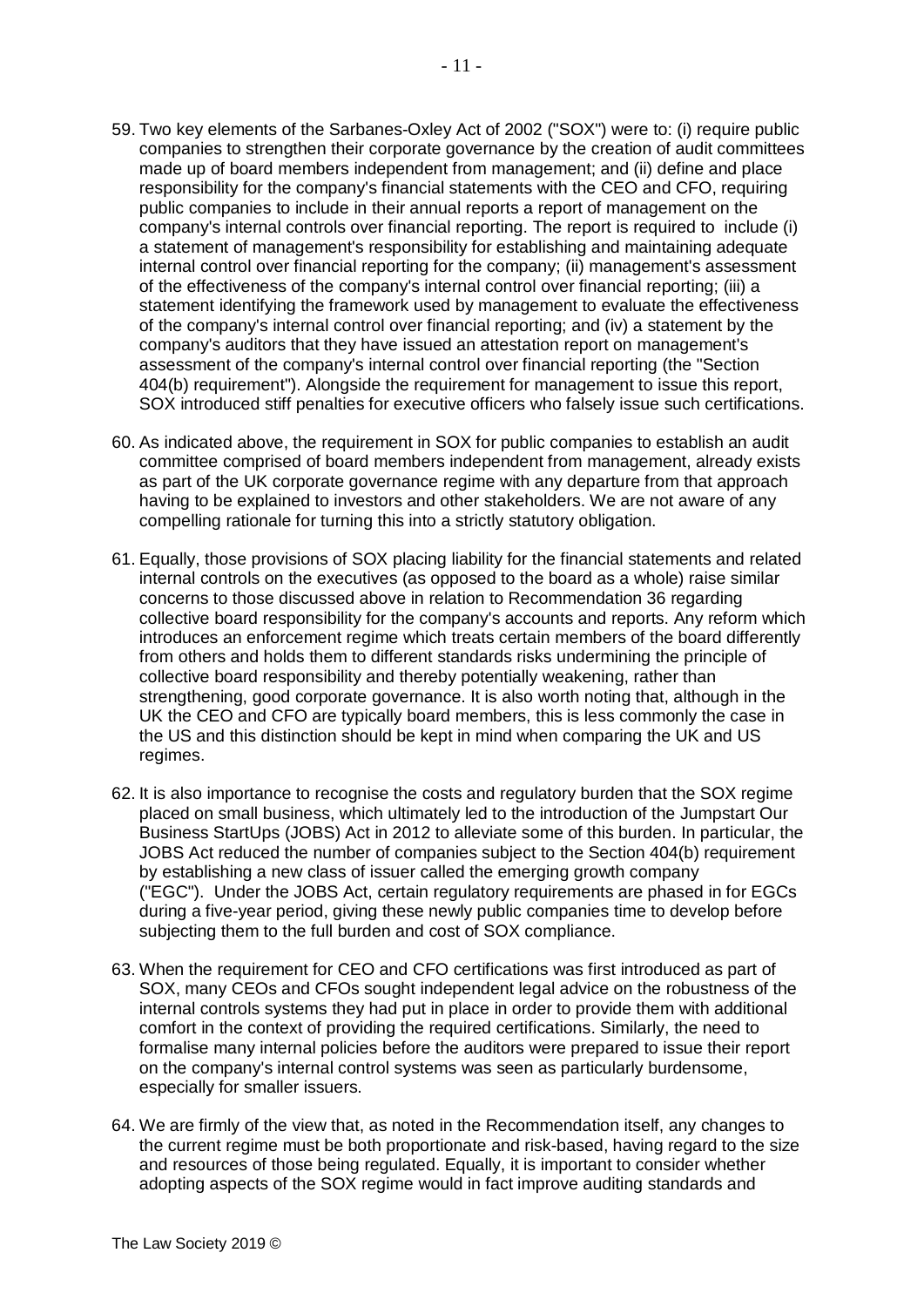accountability in a meaningful way rather than simply resulting in greater costs and administrative burden. We note with approval the government's recognition in the Initial Consultation that this is a detailed and complicated issue and its intention to bring forward a separate consultation in due course before seeking to implement extensive changes.

# **Q9: Are there specific considerations you think we should bear in mind in taking forward the recommendations in this chapter? Are there other ideas we should consider?**

- 65. Recommendation 57 recommends that the regulator should not allow staff, board or committee members ever to work on any regulatory functions relating to a past employer. There is no time period suggested as to when this should apply. However, this may not be consistent with Recommendation 68 that the regulator should develop a pool of former or retired senior executives and experts. In any case, we think it is unrealistic and unnecessary to require staff, board and committee members never to work on functions relating to a past employer. We think if this were limited to not working on functions relating to a firm that had been an employer within a stated period, this would be sensible. We also think that it may be appropriate to differentiate between different members of staff. For example, those involved in monitoring and enforcement may need to be subject to stricter requirements than other staff and board and committee members. We note that the UK Corporate Governance Code has a presumption against independence where a director has had a material business relationship within the last three years. If there is a blanket ban, there is a real risk that the regulator will deprive itself of the experience and abilities of individuals who would otherwise make a significant contribution to the regulator. We suggest that there should be further consultation on this policy at a later stage as to the relevant time periods appropriate for different responsibilities.
- 66. Recommendation 60 recommends the regulator should monitor trends in complaints received by, and regarding, professional bodies. We assume this is limited to professional bodies relating to auditing firms, but this should be made clear.

# **Q10: Are there specific considerations you think we should bear in mind in taking forward the recommendations in this chapter? Are there other ideas we should consider?**

67. It is proposed that BEIS should put in place a statutory levy, but it is not clear who will have to pay this levy. It would be helpful for BEIS to clarify how any fees charged in relation to the pre-clearance of accounts link to this levy. In particular, would any such fees be in addition to the levy?

# **Q11: Are there specific considerations you think we should bear in mind in taking forward the recommendations in this chapter? Are there other ideas we should consider?**

68. We are concerned that the regulator will not necessarily have the right skills available to it to meet its proposed competition role. We think there is a real risk of duplication between this regulator and the CMA and that this will impose further costs on companies and others.

# **Q12: Are there specific considerations you think we should bear in mind in taking forward the recommendations in this chapter? Are there other ideas we should consider?**